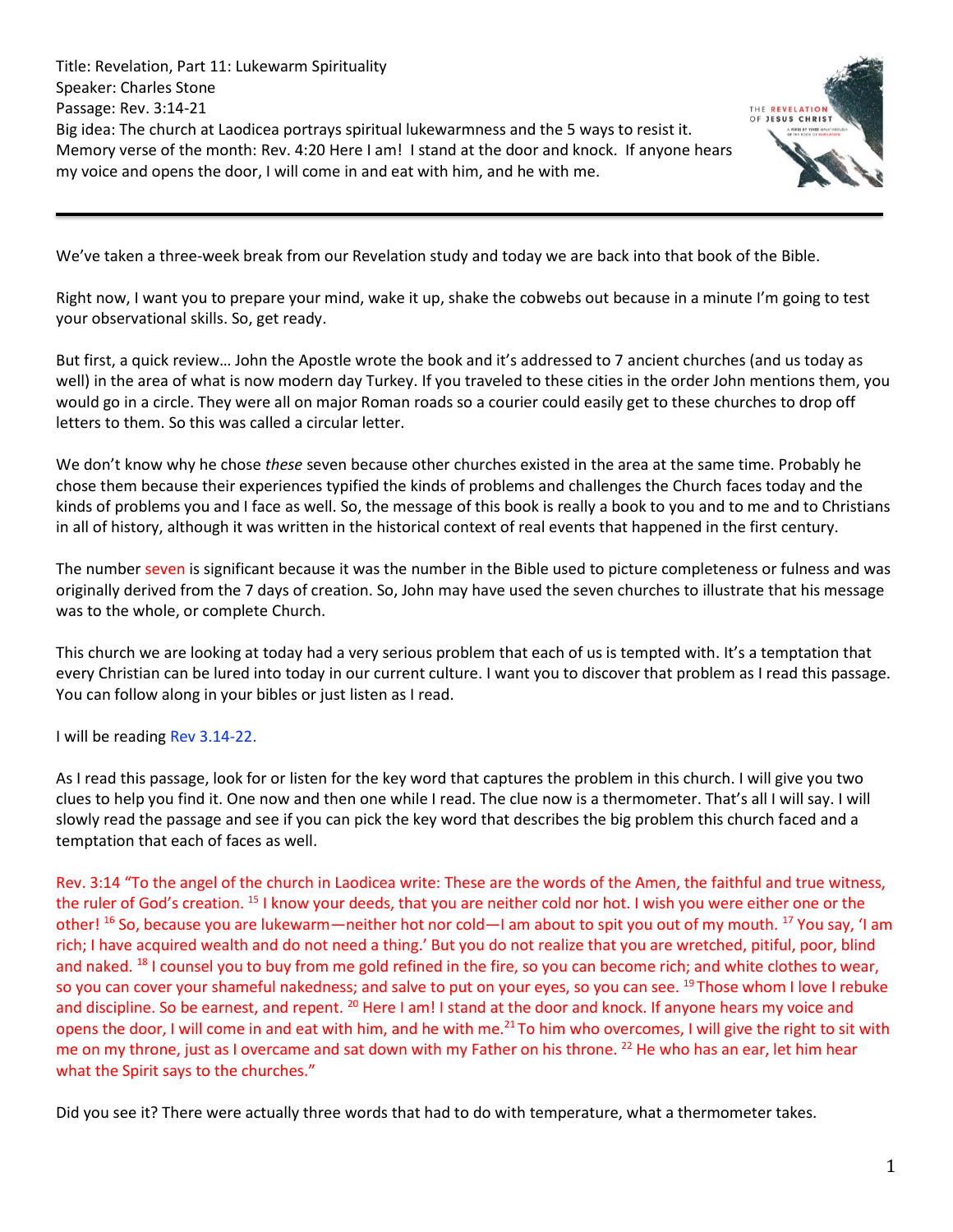This church lacked passion for Jesus that Jesus himself describes as lukewarm, a similar temptation you and I face today, to become spiritually lukewarm.

Here's the big idea.

# Big idea: The church at Laodicea portrays spiritual lukewarmness and the 5 ways to resist it.

Before we jump in, I want to refresh your memory about this diagram that I will use often to remind you how to get the most from this series on Revelation.

It's called the retention triangle.



Read means to read from the beginning of 1 John up to through the upcoming passage 5 days a week. This passage is in your notes you can pick up as you come and it is downloadable from our web site.

Record by taking notes. The research tells us that when you take notes learning gets imbedded more deeply.

Reflect mull over, chew on, ruminate as you read the scriptures, review your notes, talk about the discussion questions, do further study, buy one of the books I recommend (in the notes), get in a group. You can email us at [office@westparkchurch.ca](mailto:office@westparkchurch.ca) if you'd like to get in a group.

The line at the top is like balancing a sea saw. These four attributes should guide our hearts as we take a deep dive into this book.

Humility: Nobody has a corner on everything Revelation has to say. There are many valid views held by Godly Christians and biblical scholars views may differ from the one we hold.

Teachableness: This is a cousin to humility. Teachableness means that you approach Revelation with a heart to learn, and even be open to being challenged about your current interpretation.

MAJORS vs minors: Keep the big picture in mind and don't fixate on minor details that could be interpreted in various ways.

Context: Context means two things. The bible helps us understand other parts of the bible. In Revelation John alludes to the Old Testament over 500 times. Context also means that we must remember that this book was written in a specific historical context to the early church that was facing persecution. If our interpretation would not make sense to the early Christians, it's probably not a very accurate interpretation.

# Let's jump in.

# **Rev. 3:14 "To the angel of the church in Laodicea write: These are the words of the Amen, the faithful and true witness, the ruler of God's creation.**

Remember that angel could be an actual angel that is assigned to that church or the pastor of that church.

Laodicea was a city known for several things.

First, it's location, at the crossroads of three key roads, primed it to become a wealthy city, which it was. It had a booming economy. It was also a significant banking center, had exquisite textiles, and an eye salve that people from all over came to purchase. It was the center of probably the most developed ancient ophthalmology medicine in the Roman world as a medical school was located there.

It would be akin to cities today with nice malls and stores. And if you were a Christian there, the economy probably benefited you and you probably would have had enough money to shop in these nice stores.

The verse mentions three names of Jesus.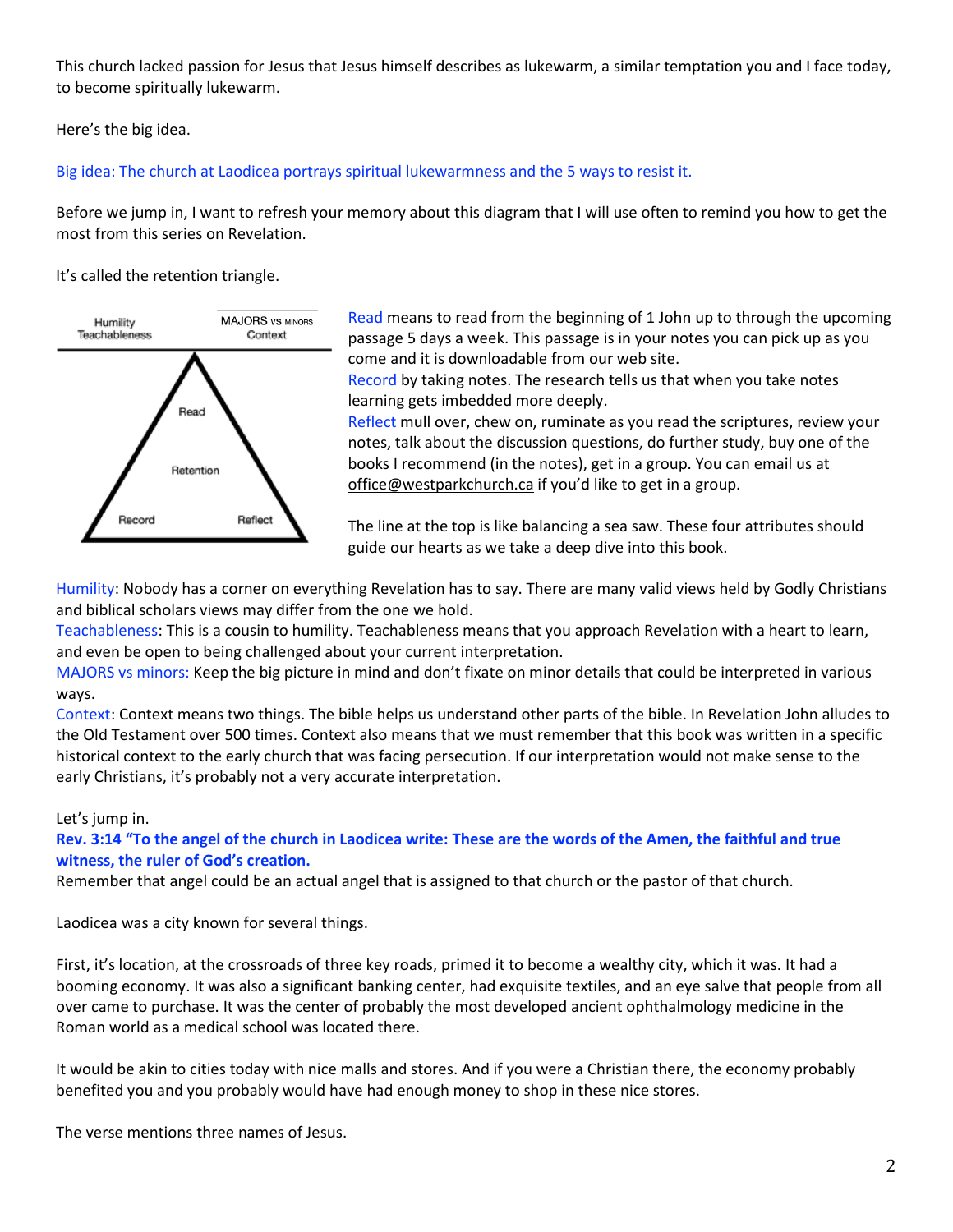The first is Amen that we say at the end of a prayer. It means *so be it.* It is a word for a human response to God's divine actions. Here amen means that Jesus is faithful and confirms and verifies all that is true. He authenticates divine truths. He can utterly be relied on.

Jesus is the "Amen" in the sense that he is the perfect God-man perfectly fulfilling God's promises.

2 Cor. 1:20 For no matter how many promises God has made, they are "Yes" in Christ. And so through him the "Amen" is spoken by us to the glory of God.

## **Rev. 3:14 "To the angel of the church in Laodicea write: These are the words of the Amen, the faithful and true witness, the ruler of God's creation.**

Jesus is also called a witness to the reality of God, what followers of Jesus should do, be a witness to the reality of a living and loving and holy God. Jesus is faithful to keep his word. He will always speak for and stand for truth.

The third name for Jesus is ruler of God's creation. Ruler further amplifies this amen statement reminding us that Jesus is the source or origin of all creation. He co-created the universe as part of the Trinity and will re-create it to bring creation back to its pristine condition in the end times. Jesus is the beginning and source of God's creation.

# **<sup>15</sup> I know your deeds, that you are neither cold nor hot. I wish you were either one or the other!**

This is an unqualified condemnation of this church.

A few weeks ago, I explained that John places these 7 cities into 7 categories. Sadly, this church is in the danger zone and he explains why.

He says they are neither hot nor cold and this is an example where understanding the history, culture, and geography of biblical times helps us make sense of the Scriptures.

As wealthy as Laodicea was, it had a structural problem, it had no natural source of water. It had to be piped in from other sources several km away. So, they constructed this system of water pipes for distribution. But by the time the water reached the city (whether the source was hot or cold water), it was tepid, lukewarm. And, the water was also full of minerals that gave it a bad taste. When you drank it, you'd want to spit it out of your mouth. And it would stink up the place.

When I was a kid, we visited relatives in Kentucky who got their water from a well that had lots of sulfur. Sulfur stinks and the water was horrible. You had to hold your breath to drink it because it smelled so bad. Our relatives had teenagers and I was like 5 years old and I didn't have great relationship filters and I told one of the girls that her hair smelled like rotten eggs. That didn't go over so well. We've not seen them since.

That was what their water was like.

That's in contrast to how the water differed from a neighboring town, Colosse, 16 km away, that got its water from the snow melt and from a cold spring that still exists today. This water was refreshing and cool (like bottled mountain water). And another neighboring town, Hieropolis had hot water from hot springs there, that had beneficial medicinal effects. But Laodicea had this bad tasting, lukewarm water.

This context helps us understand what Jesus was talking about here.

He wished that the Laodiceans lived lives that were spiritually refreshing like how the cool, water from Colossae was refreshing or that they would be spiritually healing that like the hot water from Hieropolis was good for your health.

But instead, they were lukewarm.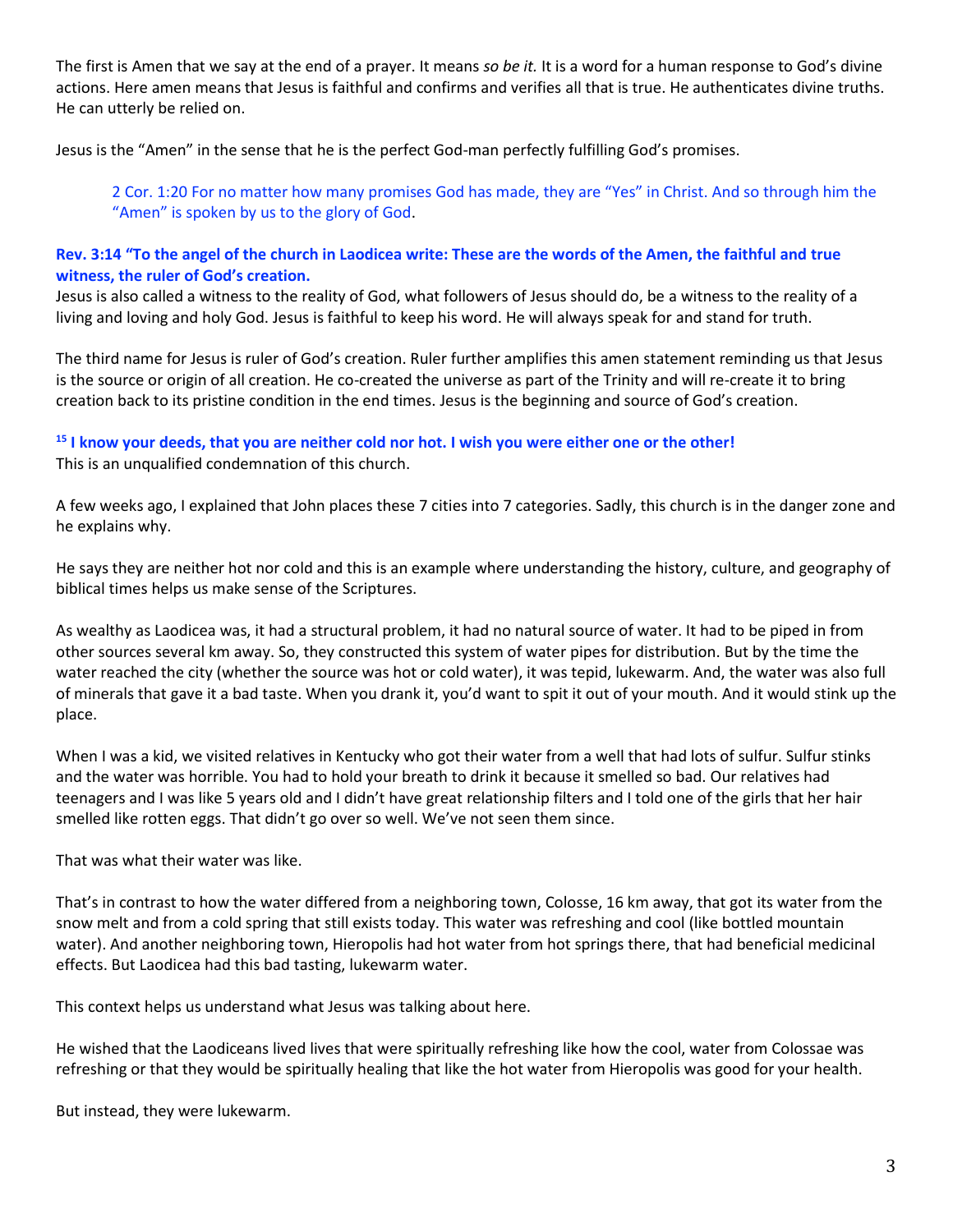#### **<sup>16</sup> So, because you are lukewarm—neither hot nor cold—I am about to spit you out of my mouth.**

Instead of the warm and cool waters in the surrounding towns that were beneficial, they reminded him of their bad water. Just as their tepid, lukewarm, and distasteful water made you want to spit it out, Jesus was so offended by their lukewarmness, he used their common experience of wanting to spit out that bad water to describe the consequences of their lukewarmness. He was going to spit them out of his mouth.

With this context, what might be some words that would describe a lukewarm Christian? Come up with you own first.

What is a lukewarm Christian?

*Shallow, fence-sitter, superficial, pious, uncommitted, insincere, casual, hypocritical, appearance based, surfacy, skin-deep, pleasure seeking, indifferent.*

They were living for material things, pleasure, and status and doing nothing for Jesus.

Notice that they weren't guilty of overt sins like sexual immorality or heresy like some of these other 7 cities were. Yet, Jesus rebukes this city more strongly than some of these cities involved in those very things. He doesn't say he is disappointed, discouraged, saddened, or even angry. He is disgusted, thoroughly nauseated at their lukewarmness.

He is so disgusted that this translation is a mild translation. It really means to throw up, that very unpleasant thing that happens when we get a stomach bug or get food poisoning. It's horrible. Anything but that. We all want to avoid throwing up.

Why did Jesus respond in such a strong way? What would warrant such a stinging reproof? We need to know that so that we can avoid lukewarmness.

The answer to these questions lies in understanding their response to their condition.

An important side note first. Certainly God wants us to be visibly passionate for him. But he's not really talking about getting emotionally worked in a superficial way.

They were not hostile to God or outright people behaving badly. They were lukewarm and they were this.

#### **<sup>17</sup> You say, 'I am rich; I have acquired wealth and do not need a thing.'**

Remember they were a very wealthy city. Why even in 60 AD when an earthquake severely damaged the city, they refused help from the Roman govt. They were self-sufficient and this self-sufficiency bled over into the church. We do not need a thing. The inference? We don't even need Jesus. We are doing just fine without him. They weren't *saying* that. But their behaviors and attitudes were conveying it.

I recently read a very sobering blog post by a pastor in the US. They have been open for church services with few restrictions for some time. He said that attendance had only risen to about 50% of pre-covid attendance. A qualifier: We will always offer an online and a live service, but because Scripture says it's important to gather together, our hope is that more and more will move from just an online experience to a live experience. Some of you just aren't ready to move to a live service and that's ok. Come when you are ready.

But this pastor said something that just left me very unsettled. He wrote that he fears that we have permanently lost a good percentage of people who no longer will attend an online or a live service or be a part of their church with their time, talents, or treasure because during the shutdown from covid, they found that that they didn't miss it. They found that they really didn't need Jesus. That pastor's words continue to haunt me. I wonder how much the post-covid church will really reveal the lukewarm consumer type Christians it had pre-covid.

Here's why Jesus rebuked them so. Not only were they indifferent, they were blind to it. In this situation they chose comfortable materialism over commitment to Jesus. Not that having things is wrong. But when things displace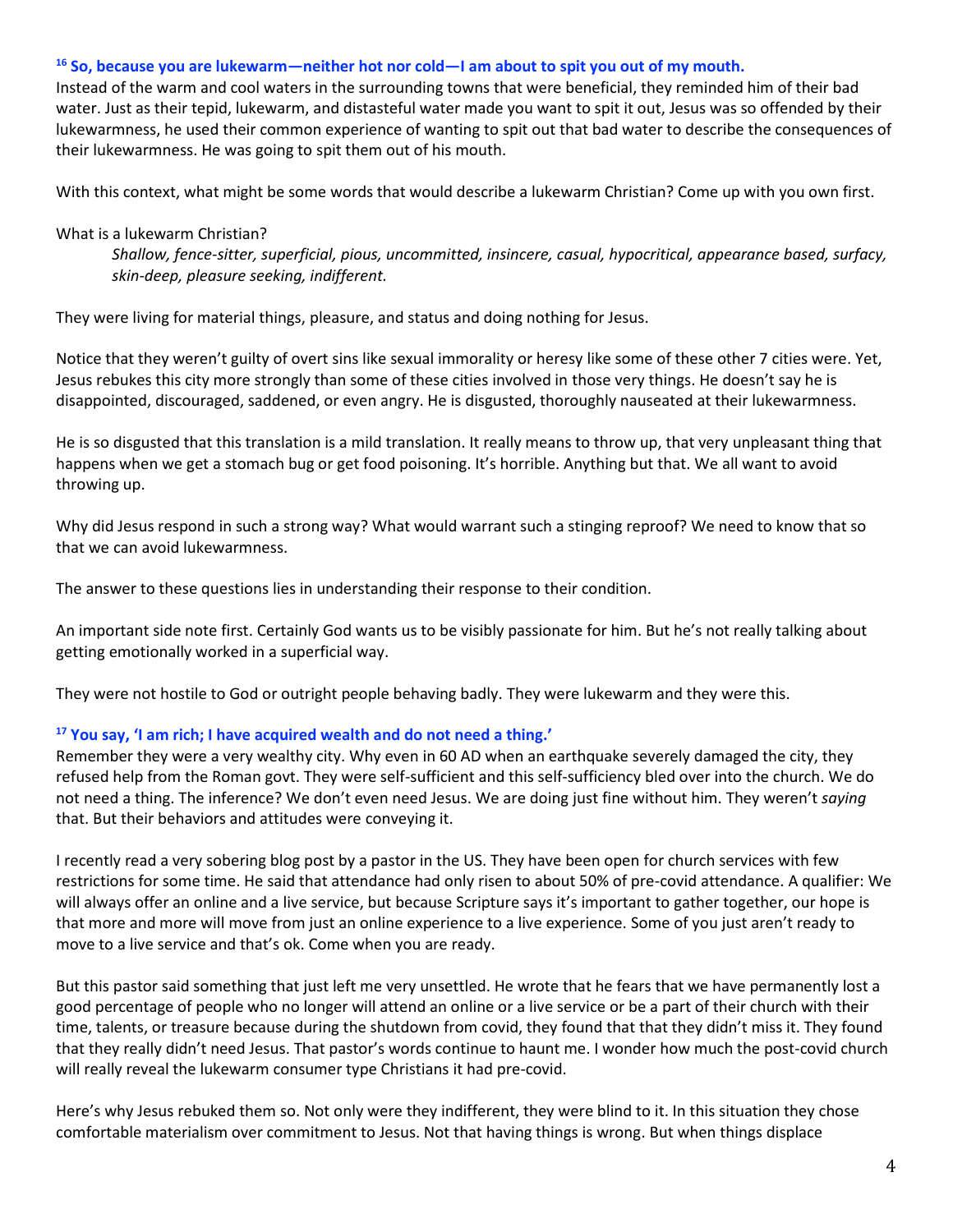commitment to Jesus, Jesus hates it. They had so accommodated their lives to their culture, that functionally, they didn't need Jesus.

The problem was not that they were wealthy, that they had material things and lots of them. Rather, it was their smugness and self-satisfaction that was the issue. They were completely caught up in themselves. They were congratulating themselves that they were quite comfy, God, thank you very much. We don't really need you. The Laodiceans had come to love the gifts of God more than the giver of the gifts.

Jesus gave a stinging reproof against that attitude.

This same thing happened to the Israelites in the OT. God was going to prosper them, but he gave them this warning.

Deut. 6:10 When the LORD your God brings you into the land he swore to your fathers, to Abraham, Isaac and Jacob, to give you—a land with large, flourishing cities you did not build, **<sup>11</sup>** houses filled with all kinds of good things you did not provide, wells you did not dig, and vineyards and olive groves you did not plant—then when you eat and are satisfied, **<sup>12</sup>** be careful that you do not forget the LORD, who brought you out of Egypt, out of the land of slavery.

Affluence can push Jesus to the margins. An abundance of things can give us a false sense of security. Jesus' assessment is vastly different that their assessment of themselves.

## **But you do not realize that you are wretched, pitiful, poor, blind and naked.**

A person characterized in this way is in real trouble. Right? In that day the most humiliating thing that could be done to you would be to stripped of your clothes.

By describing them in this way he's referencing what their city was known for: banking: he says they are poor; eye salvehe says they are blind, textiles-they were naked.

He condemns them, but then explains the solution.

In contrast to their trust in wealth, Jesus offers to be their financial advisor, so to speak, to show them what they really needed, where they can find true wealth. They have been shopping at the wrong store and they needed to change their buying habits in three ways. He's saying, come buy from me, from my shop of riches. I will give you things you can't get from anything else.

# **<sup>18</sup> I counsel you to buy from me gold refined in the fire, so you can become rich;**

We see God's grace here when he says I counsel you.

They knew all about gold because the city was a banking center, remember. They needed another kind of wealth. Gold refined by fire was a biblical expression for purity. They needed refined character, that which suffering and living for Jesus does.

Let me make your truly rich in character.

#### **and white clothes to wear, so you can cover your shameful nakedness;**

The main textile Laodicea was known for was a sleek black wool prized in the Roman world. He's saying take upon yourself my clothing which is true righteousness, described in the bible as white as snow. It denotes the kind of covering we really need, the righteousness of Christ. Looking good is not the same as being good.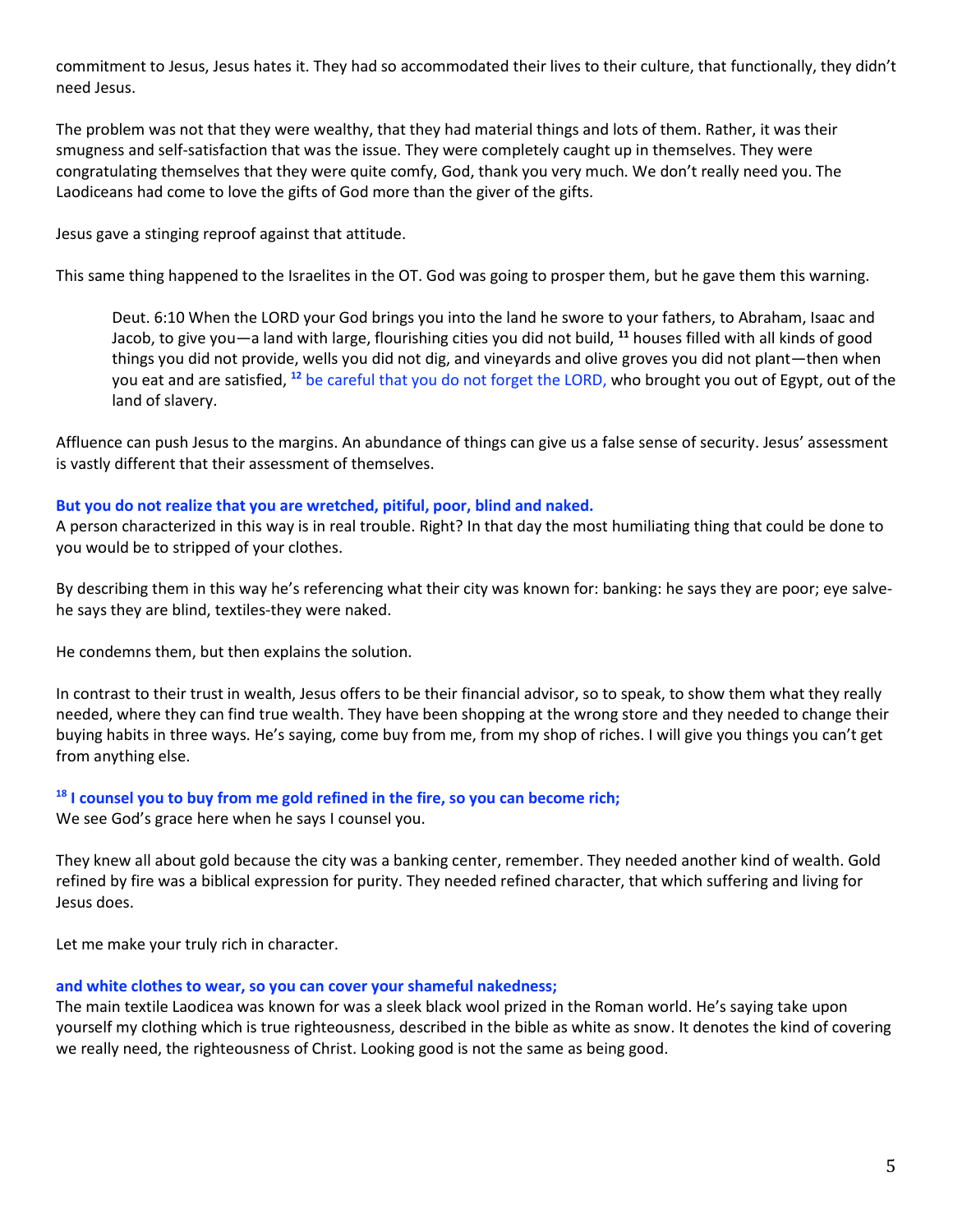#### **and salve to put on your eyes, so you can see.**

Let me anoint your eyes with my spiritual ointment. Let me remove your spiritual blindness. Your earthly accomplishments are meaningless if you are not right with God. You need to see your lives clearly. And he explains next what they must do to receive true spiritual healing and real sight. This is another example of God's grace and mercy.

#### **19 Those whom I love I rebuke and discipline. So be earnest, and repent.**

Rebuke is the kind of thing that compels us to see the error of our way, and discipline is meant to correct us for the good, which loving parents will do to their kids, right. We don't let our kids do everything they want to do. It we did they'd be on a heap of trouble, and we wouldn't be good parents.

In every place in the bible, God's discipline is rooted in his love and redemptive purposes.

When God disciplines the lukewarm, it comes from his heart of love and is meant to be a wake-up call. Even this word for love is a tender affectionate kind of love. Because of his love he is calling them to account and disciplining them to get them on the right path.

A third time we see Jesus' grace even though he sternly rebuked them.

#### **<sup>20</sup> Here I am! I stand at the door and knock. If anyone hears my voice and opens the door, I will come in and eat with him, and he with me.**

In biblical days the evening meal was the big meal of the day and to eat with another person or family was the ultimate expression of human friendship depicting a desire for an intimate relationship with others.

And here is Jesus, gently knocking on the door of their hearts inviting them to let him in so he can fellowship with them once again. It speaks of his desire for the relationship to renew or revive.

Jesus has not given up on them. He has not given up on you either if you have become lukewarm or callous or indifferent toward him.



Picture that door again. Jesus is not barging in. He is gently knocking. How would he get in in this house? The person on the other end must open the door to let him in, right.

How do we do that for our hearts? How can we renew our fellowship with Him, resist and remove that lukewarmness from our hearts?

#### **<sup>22</sup> He who has an ear, let him hear what the Spirit says…**

He individualizes this message to you and to me. It's not that other person sure needs to hear this message. They are obviously lukewarm. No. It's for you and for me.

Let's look again at our big idea in picture form. How do we resist being lukewarm?

#### **Four decisions help us do that and they all start with R.**

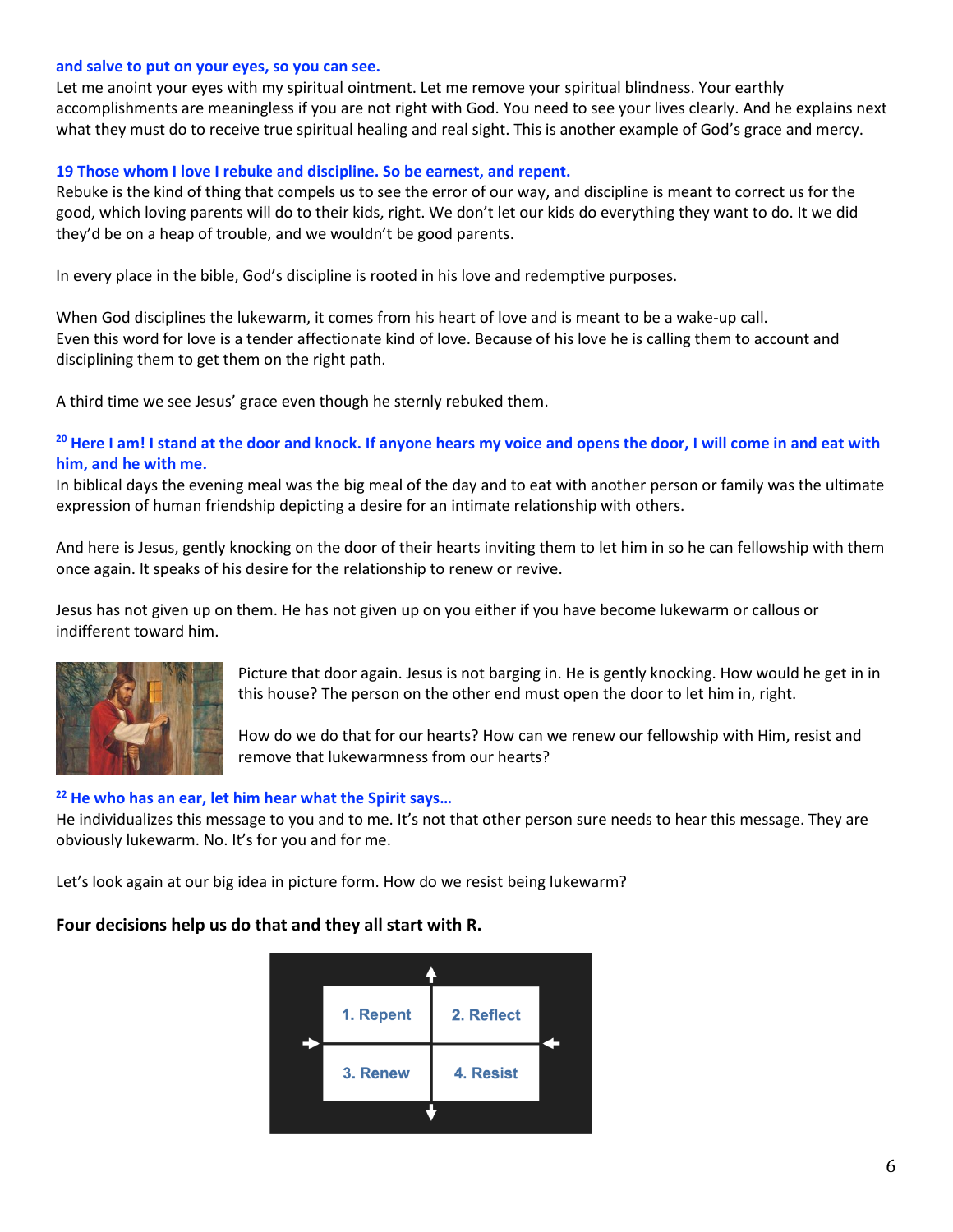Repent (of lukewarmness). This means turn from. Do an about face. He says that in verse 19. He said be earnest when you do repent, be gut-level honest, be candid with yourself and God. God, I admit I have become a little lukewarm toward you now. No, God, I'm a lot lukewarm to you. Acknowledge and turn from your self-sufficiency, your love of stuff or things or relationships or status or looks as your source of security. Admit that you are lukewarm, even if it's a little bit.

# Reflect

This step is a bit more nuanced. One of the healthy things we can do for our spiritual lives and really for all aspects of life, is to plan regular times when we prayerfully reflect over our lives, evaluate, do an internal checkup. Once a month you could set aside 30 minutes to reflect upon your life and your relationship with Jesus. Once a year maybe take a few hours or an overnight retreat. Daily for 2-3 minutes or so. This is akin to a spiritual inventory to help you catch, early on, a drift in your faith toward complacency or lukewarmness.

# Renew (your fellowship with God)

Remember the big evening meal in those days was a time to be with those you loved and build intimacy in relationships, to fellowship. It took time to do that. You can't build intimate relationships with anyone with a fast-food mentality. Jesus is saying that he is knocking at the door of your heart. He wants that fellowship renewed. He wants to spend time with you. I recommend a short booklet called *My Heart, Christ's Home*. You can actually Google it and find it in book form you can purchase or there is a free version from the Navigators Christian organization.

# Resist (satan)

James 4:7 Submit yourselves, then, to God. Resist the devil, and he will flee from you.

We submit first to God who then gives us the power to resist satan.

Who's ultimately behind lukewarmness? Satan is. His goal is to keep people who don't have a relationship with Christ in a lost condition and his goal for those that do is either make us miserable so that we live a defeatist life or so comfortable that we become lukewarm in our faith. He's not going to stop tempting you and me to be lukewarm.

I used the word 'resist' precisely because of this reality. Living for Christ and resisting temptation (whatever it may be) is a daily battle we must fight this side of heaven. In North America, the temptation to get so comfortable with our things that we become lukewarm is especially large and is a daily battle. Therefore, we must daily submit to God and resist the evil one.

I want to share a true confession here about on of the ways pastors are tempted to become lukewarm. It's easy for us to cater to lukewarm people in the church. Oil the squeaky wheel syndrome. The lukewarm church person wants things to be to their liking. They want their church to reflect their personal preferences, and not really be challenged to give God their all. They want the pastor and leaders to cater to them rather than them giving back and contributing to the church and the cause of Christ.

So, because our brains are actually wired to avoid rejection from others, being disliked (because social pain lights up the same parts of our brains that physical pain does) we are tempted to be people pleasers, trying to please the disgruntled, the unhappy, the person threatening to leave our church. It hurts to be rejected or criticized and we tend to either avoid that pain or try to make it go away by people pleasing or avoiding real problems.

So, we pastors can actually breed lukewarmness when we cater to people who are lukewarm, half committed, consumerist, because we want to be liked. We don't want to hear criticism from disgruntled people. And those who are